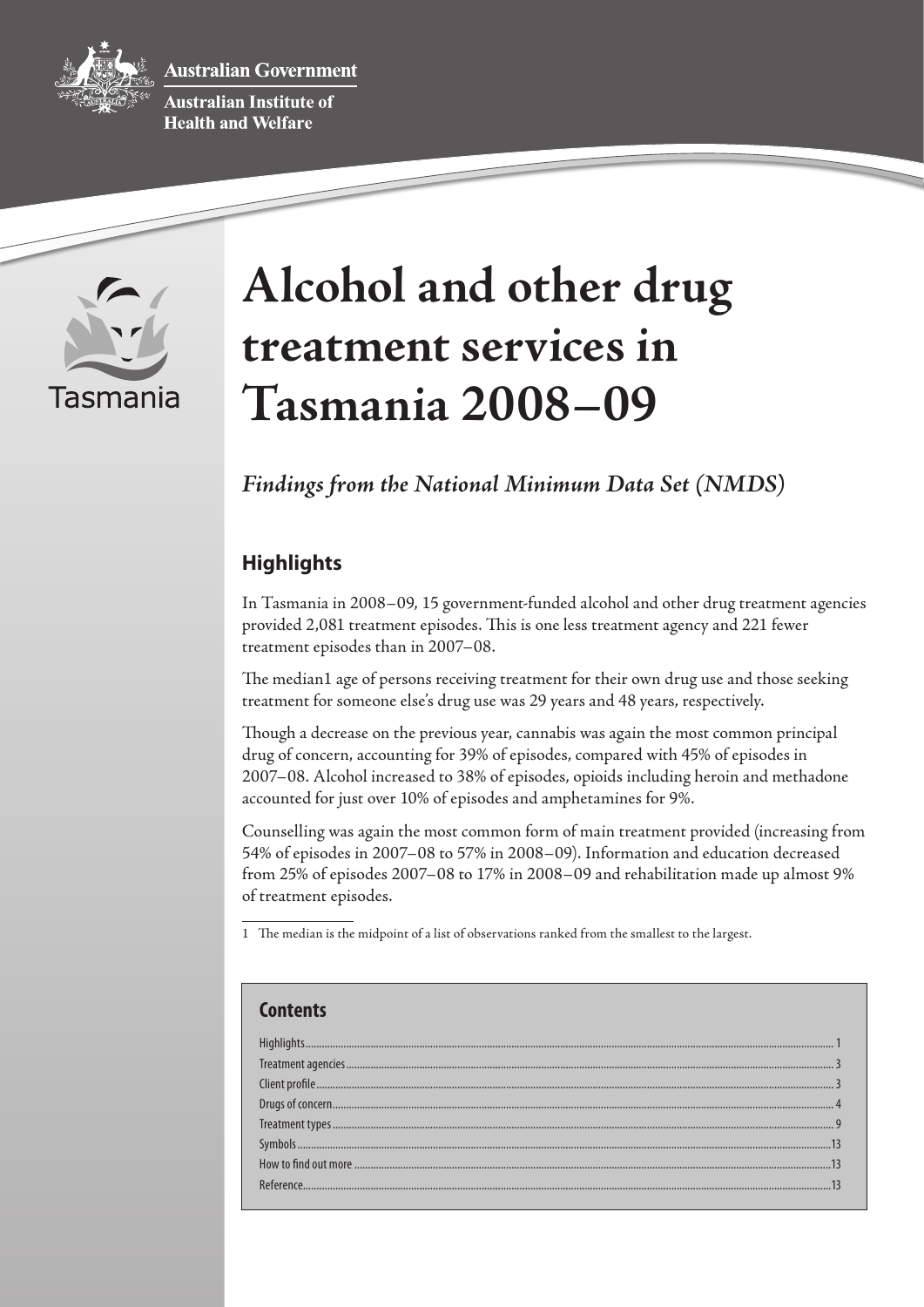#### **About this bulletin**

This bulletin summarises the main findings from the 2008–09 Alcohol and Other Drug Treatment Services (AODTS) NMDS data for Tasmania. More detailed information about the 2008–09 collection and its findings can be found in the publication Alcohol and other drug treatment services in Australia 2008–09: report on the National Minimum Data Set (AIHW 2010). This report, together with further publications and interactive data, can be accessed online at <www.aihw.gov.au/drugs>.

#### **Scope of the AODTS–NMDS**

The agencies and clients that were in scope for the 2008–09 AODTS–NMDS collection were:

- all publicly funded (at state, territory and/or Australian Government level) government and non-government agencies that provide one or more specialist alcohol and/or other drug treatment services.
- all clients who had completed one or more treatment episodes at an alcohol and other drug treatment service that was in scope during the period 1 July 2008 to 30 June 2009.

It is important to note that the AODTS–NMDS collection includes pharmacotherapy clients only when they receive both pharmacotherapy and another type of treatment (from the same treatment agency). Pharmacotherapy-only clients are reported under the National Opioid Pharmacotherapy Statistics Annual Data collection (NOPSAD).

For a complete list of clients and agencies excluded from the AODTS–NMDS, see Section 1.2 of the Alcohol and other drug treatment services in Australia 2008–09: report on the National Minimum Data Set (AIHW 2010).

#### **Collection count: closed treatment episodes**

The unit of measurement in this bulletin is the 'closed treatment episode'. A closed treatment episode refers to a period of contact, with defined start and end dates, between a client and a treatment agency. It is possible that more than one treatment episode may be in progress for a client at any one time, therefore the number of closed treatment episodes captured in the AODTS–NMDS does not equate to the total number of persons in Australia receiving treatment for alcohol and other drugs.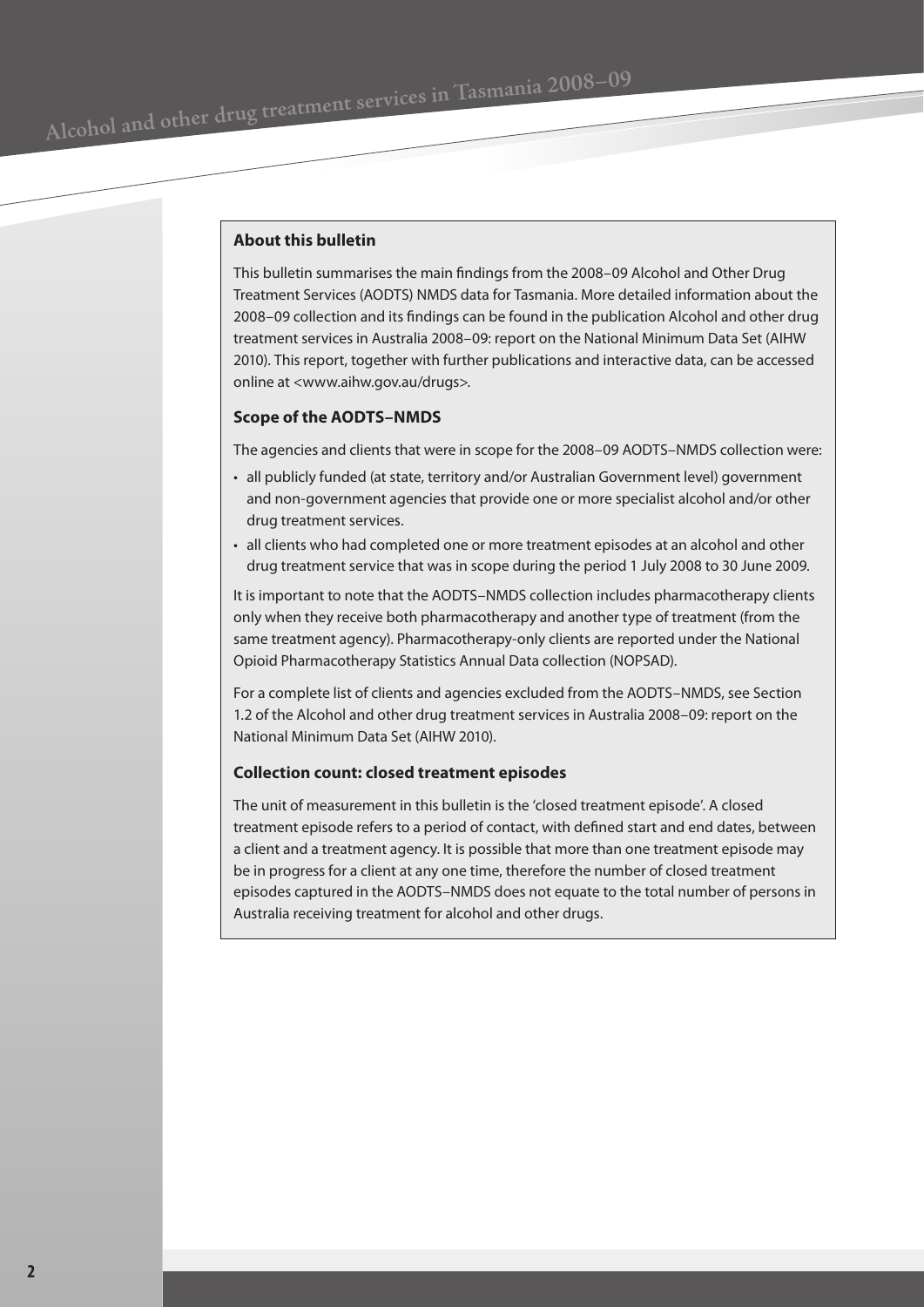# <span id="page-2-0"></span>**Treatment agencies**

Throughout Australia, a total of 653 government-funded alcohol and other drug treatment agencies supplied data for 2008–09. Of these agencies, 15 were located in Tasmania, of which 8 were non-government agencies.

Treatment agencies in Tasmania were most likely to be located in *Inner regional* areas (73%) including Hobart and Launceston, followed by *Outer regional* areas such as Burnie (27%).

# **Client profile**

In Tasmania, there were 2,081 closed treatment episodes in alcohol and other drug treatment services reported in the 2008–09 AODTS–NMDS collection, compared with 2,302 in 2007–08. The decrease in treatment episodes is partly because there was one less treatment agency providing information in 2008–09.

The vast majority (95%) of closed treatment episodes in Tasmania involved clients seeking treatment for their own drug use. The remaining 5% involved clients seeking treatment related to another person's alcohol or other drug use.

## **Age and sex**

The overall proportions of male and female clients in Tasmania (70% and 30%, respectively) differed slightly from the national proportions (67% and 33%, respectively).

In Tasmania, the median age of persons receiving treatment for their own drug use was 29 years. Of people seeking treatment for someone else's drug use, the median age was 48 years.

One-third (33%) of closed treatment episodes in Tasmania were for clients aged 20–29 years, while almost one quarter (24%) of episodes were for clients aged 30–39 years.

## **Special population groups**

The proportion of closed treatment episodes involving clients who identified as Aboriginal and Torres Strait Islander people in Tasmania (10%) was lower than the national figure (12%). These figures need to be interpreted with caution due to the fact that the majority of Australian Government-funded Aboriginal and Torres Strait Islander substance use specific services or primary health care services are not included in the AODTS–NMDS collection. In Tasmania, Indigenous status was not stated in around 9% of treatment episodes in 2008–09.

The majority (97%) of closed treatment episodes in Tasmania were for clients born in Australia and almost all treatment episodes were for clients whose preferred language was English.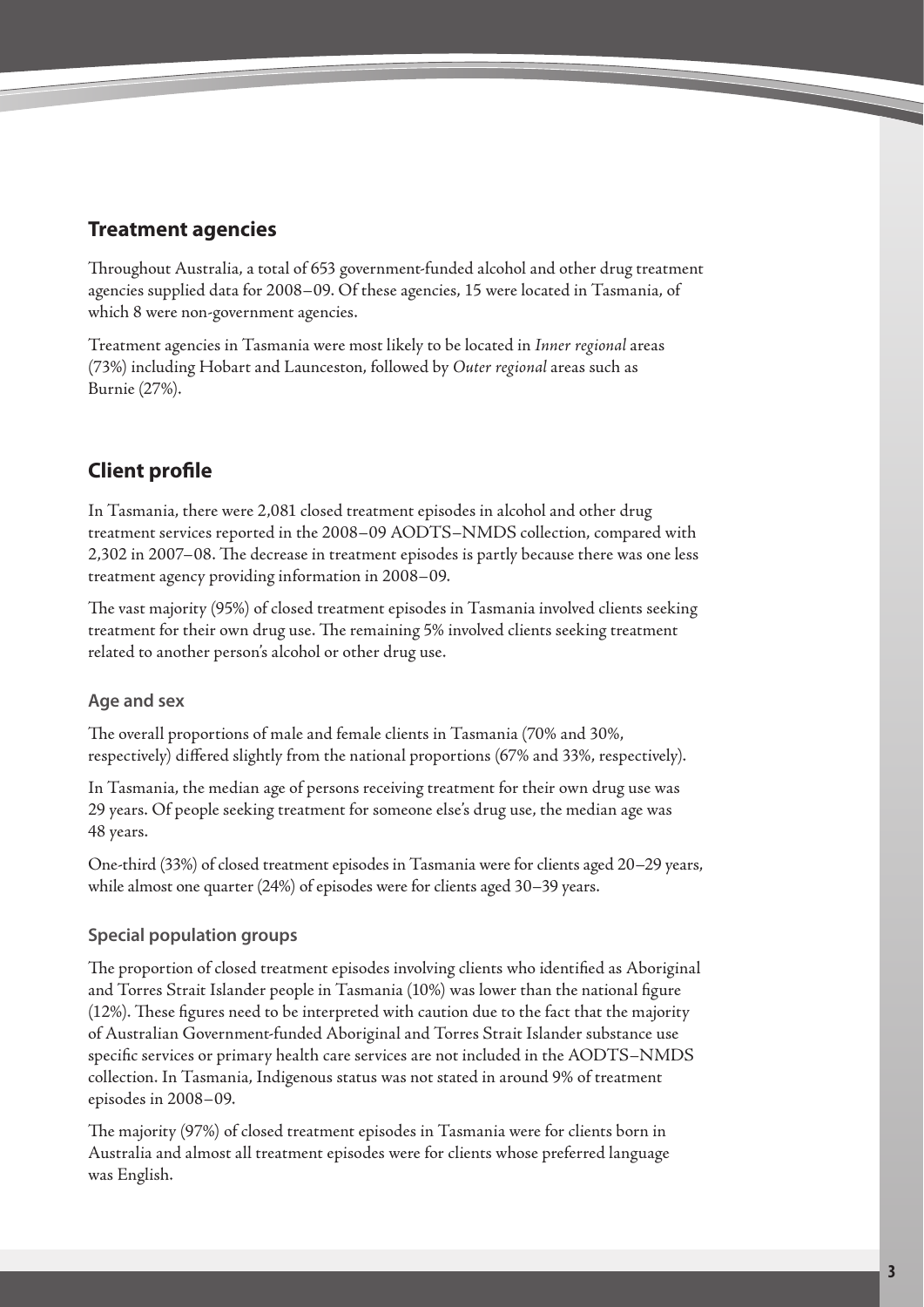## <span id="page-3-0"></span>**Drugs of concern**

This section reports only on the 1,983 closed treatment episodes where clients were seeking treatment for their own alcohol or other drug use in Tasmania.

## **Principal drug of concern**

The principal drug of concern refers to the main substance that the client states led them to seek treatment from the alcohol and other drug treatment agency. In Tasmania in 2008–09, cannabis was the most common principal drug of concern in closed treatment episodes (39%), albeit with a decrease of almost seven percentage points since 2007–08. Alcohol was the most common principal drug of concern nationally (46%), with cannabis making up 23% of treatment episodes across Australia. Cannabis may account for more treatment episodes in Tasmania because of Illicit Drug Diversion Initiative (IDDI) programs in the state that address cannabis use.

Closely following cannabis as a principal drug of concern in Tasmania was alcohol at 38%, then opioids at 10% (with morphine accounting for over half of these episodes) and amphetamines (9%) (Table 1). Between 2007–08 and 2008–09, the proportion of alcohol-related episodes in Tasmania increased by almost six percentage points, whereas nationally episodes for alcohol increased by just over one percentage point.

Over time, Tasmania has consistently reported proportionally fewer episodes for heroin than the national figure and usually a higher proportion of episodes for cannabis.

| <b>Principal drug</b>          | <b>Tasmania</b> |             |             |             |             |             |             |             | <b>Total (Australia)</b><br>$2008 - 09$ |                      |
|--------------------------------|-----------------|-------------|-------------|-------------|-------------|-------------|-------------|-------------|-----------------------------------------|----------------------|
| of concern                     | $2001 - 02$     | $2002 - 03$ | $2003 - 04$ | $2004 - 05$ | $2005 - 06$ | $2006 - 07$ | $2007 - 08$ | $2008 - 09$ | Per cent                                | <b>Number</b>        |
| Alcohol                        | 38.6            | 40.7        | 28.9        | 31.0        | 38.0        | 36.0        | 32.1        | 37.7        | 45.8                                    | 63,272               |
| Amphetamines                   | 9.2             | 7.9         | 8.5         | 9.8         | 11.8        | 12.9        | 11.3        | 8.5         | 9.2                                     | 12,739               |
| Benzodiazepines                | 1.4             | 0.7         | 1.0         | 0.8         | 1.3         | 1.4         | 1.3         | 1.4         | 1.5                                     | 2,080                |
| Cannabis                       | 24.8            | 18.6        | 37.0        | 31.0        | 34.0        | 39.4        | 45.3        | 38.7        | 22.5                                    | 31,100               |
| Cocaine                        |                 | 0.1         | 0.1         |             | 0.1         |             |             |             | 0.3                                     | 479                  |
| Ecstasy                        | 0.2             | 0.1         | 0.7         | 0.7         | 1.1         | 1.7         | 1.7         | 1.3         | 1.0                                     | 1,397                |
| Nicotine                       | 15.3            | 18.0        | 12.5        | 16.6        | 2.0         | 1.6         | 0.5         | 1.1         | 1.8                                     | 2,461                |
| <b>Opioids</b>                 |                 |             |             |             |             |             |             |             |                                         |                      |
| <b>Heroin</b>                  | 1.0             | 0.5         | 0.8         | 0.2         | 0.8         | 0.4         | 0.3         | 0.5         | 10.3                                    | 14,222               |
| Methadone                      | 0.2             | 3.4         | 3.0         | 2.0         | 3.4         | 1.7         | 1.1         | 1.3         | 1.5                                     | 2,136                |
| Morphine                       | 7.0             | 6.6         | 4.8         | 5.9         | 4.7         | 2.7         | 4.6         | 6.4         | 1.4                                     | 1,877                |
| Total opioids <sup>(b)</sup>   | 8.9             | 11.4        | 9.5         | 9.0         | 10.6        | 5.5         | 6.6         | 10.2        | 15.1                                    | 20,890               |
| All other drugs <sup>(c)</sup> | 0.6             | 2.6         | 1.3         | 1.1         | 1.1         | 1.6         | 1.2         | 1.2         | 2.6                                     | 3,609                |
| Not stated                     | 1.0             |             | 0.5         |             |             |             |             |             |                                         |                      |
| Total (per cent)               | 100.0           | 100.0       | 100.0       | 100.0       | 100.0       | 100.0       | 100.0       | 100.0       | 100.0                                   | $\ddot{\phantom{a}}$ |
| Total (number)                 | 1,972           | 2,292       | 1,596       | 1,372       | 1,357       | 1,478       | 2,124       | 1,983       | . .                                     | 138,027              |

#### **Table 1: Principal drug of concern(a), Tasmania and Australia, 2001–02 to 2008–09 (per cent)**

(a) Excludes treatment episodes for clients seeking treatment for the drug use of others.

(b) The total opioids row includes the balance of opioids according to the Australian Standard Classification of Drugs of Concern (ASCDC).

(c) Includes balance of principal drugs of concern coded according to the Australian Standard Classification of Drugs of Concern.

*Notes*

1. The total number of closed treatment episodes may be undercounted since 2004–05 because two agencies have supplied drug diversion data only.

2. The proportion of episodes for cannabis has increased over time due to the inclusion of drug diversion data. In Tasmania, cannabis is the principal drug of concern for the majority of diversions.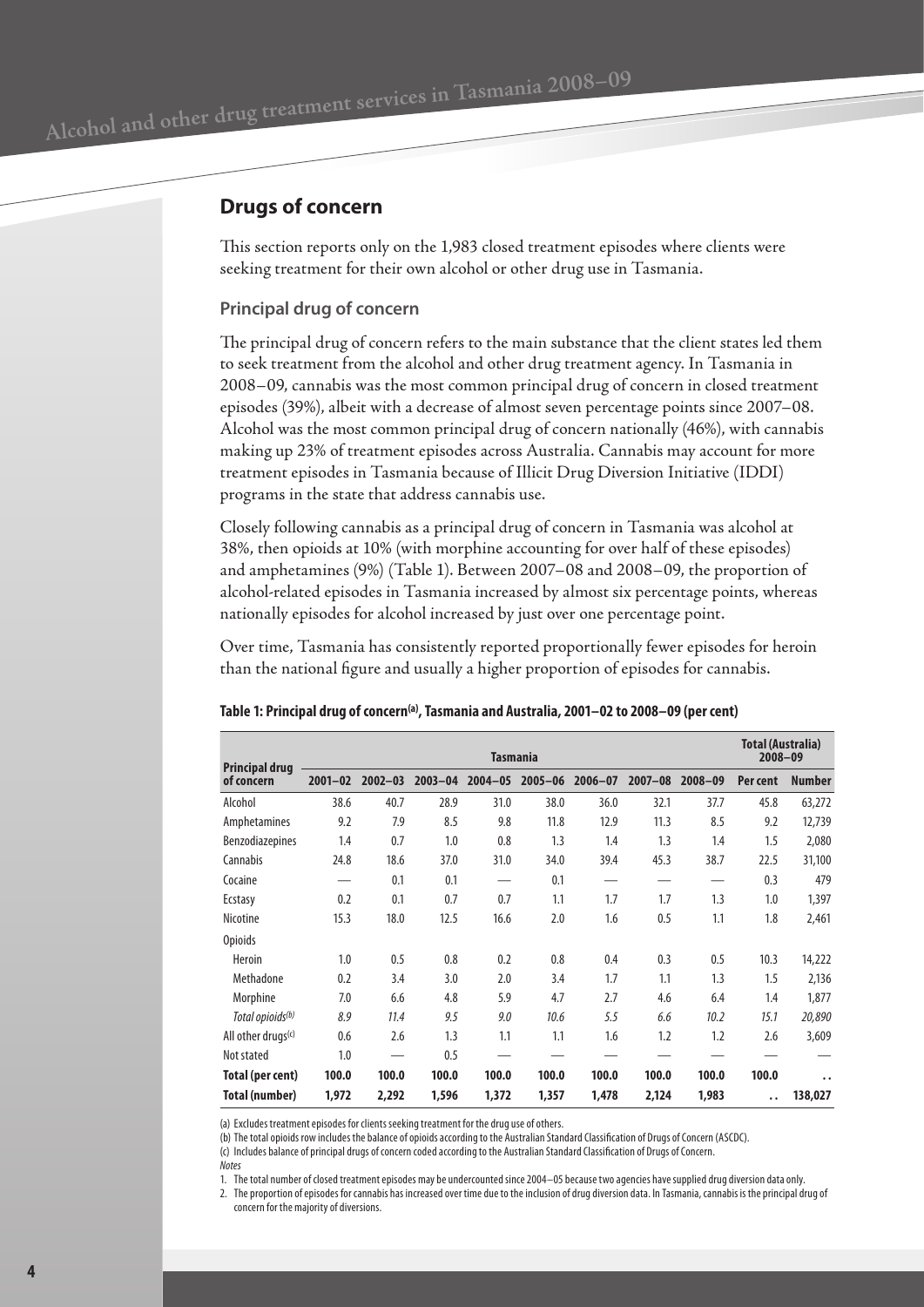## **Age and sex**

The principal drug of concern varied by age group in Tasmania in 2008–09. For clients aged 10–19 years, the majority (71%) of episodes included cannabis as the principal drug of concern. Cannabis was also the most common principal drug of concern nominated by clients aged 20–29 years (46% of episodes), followed by alcohol (27%). For clients aged 30 years and over, alcohol was the most common principal drug of concern nominated—43% of episodes for clients aged 30–39 years, 57% for clients aged 40– 49 years, 73% for clients aged 50–59 years and 76% for clients aged 60 years and over.

## **All drugs of concern**

All drugs of concern includes the principal drug of concern and all other drugs reported to be of concern to the client (clients can report up to five other drugs of concern). Less than one fifth (17% or 336) of treatment episodes in Tasmania involved at least one other drug of concern (in addition to the principal drug of concern). In these episodes, 532 instances of other drugs of concern were recorded.

A breakdown of all drugs of concern by drug type is presented in Figure 1. For example, benzodiazepines were reported as the principal drug of concern in 1% of episodes, but were reported as a drug of concern (either principal or other) in 4% of treatment episodes.



**Figure 1: Principal drug of concern and all drugs of concern, Tasmania, 2008–09**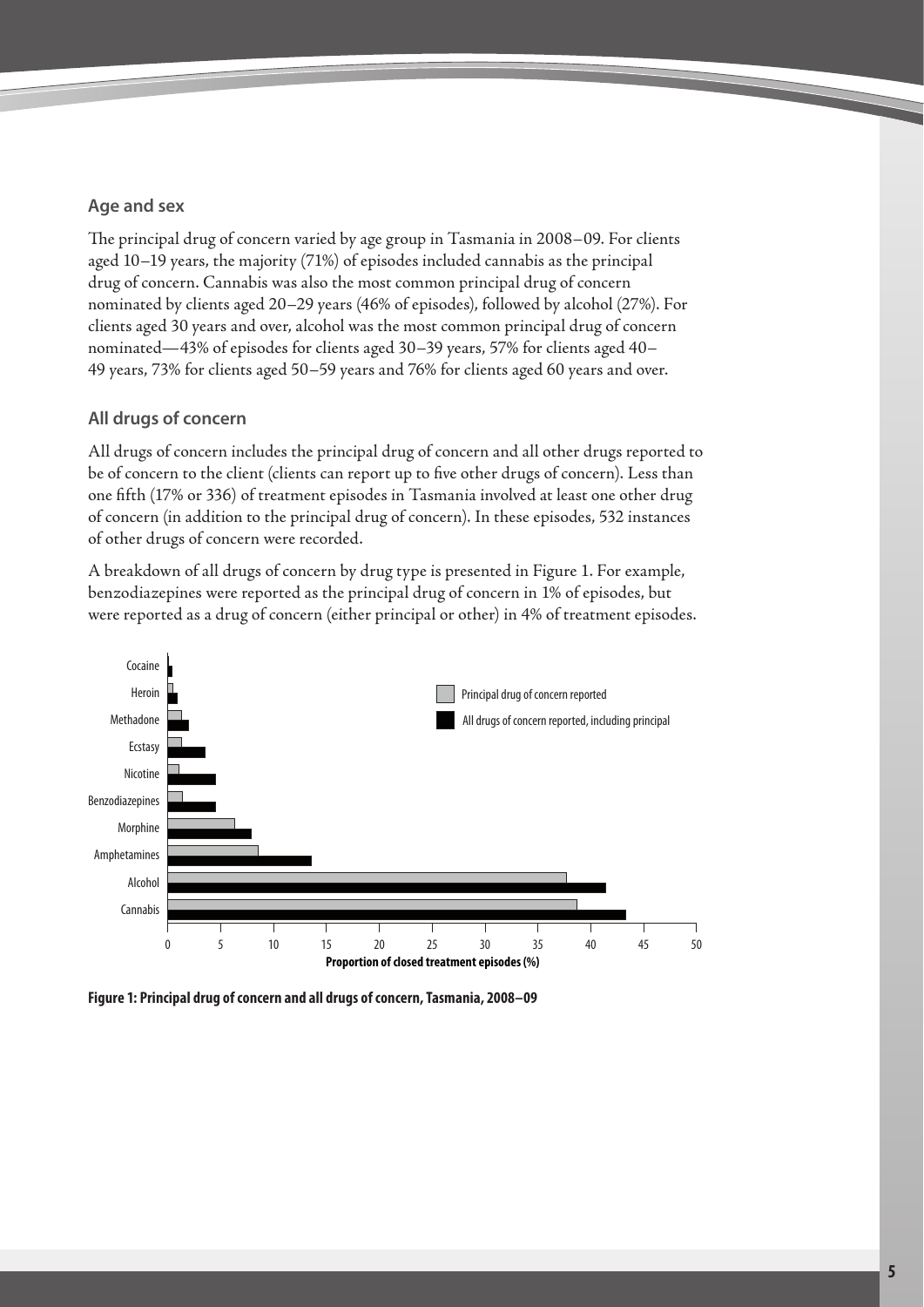## **Cannabis**

In Tasmania, cannabis was the most common principal drug of concern for which treatment was sought, accounting for 39% of closed treatment episodes in 2008–09. When all drugs of concern are considered (that is, the principal drug of concern and all other drugs of concern nominated by the client), 43% of episodes included cannabis.

Of the 767 episodes where cannabis was nominated as the principal drug of concern in 2008–09, the client, drug and treatment profiles were as follows:

#### *Client profile*

- The majority (77%) of episodes were for male clients.
- The median age of clients receiving treatment was 23 years (males 23 years; females 22 years).
- 13% of episodes involved clients who identified as Aboriginal and Torres Strait Islander people (for 7% of episodes Indigenous status was not reported).
- Police diversion was the most common source of referral (47% of episodes), followed by self-referral (31%).

#### *Drug profile*

- Smoking was the most common usual method of use (89% of episodes).
- 13% included at least one other drug of concern. From these episodes, 154 instances of 'other drugs of concern' were recorded— 27% for amphetamines, 25% for alcohol, and 12% for both nicotine and ecstasy.
- The majority (56%) of episodes involved clients who reported never having injected drugs. Another 4% of episodes involved clients who reported as currently injecting, while 13% involved clients who reported they had injected drugs in the past. However, caution should be exercised when interpreting data for injecting drug use due to the high proportion of not stated responses for this item (27% of episodes).

## *Treatment profile*

- Counselling was the most common treatment type received (49% of episodes), followed by information and education only (38%).
- Treatment was most likely to occur in a non-residential treatment facility (86% of episodes), followed by an outreach setting (8%).
- The median number of days for a treatment episode was 25.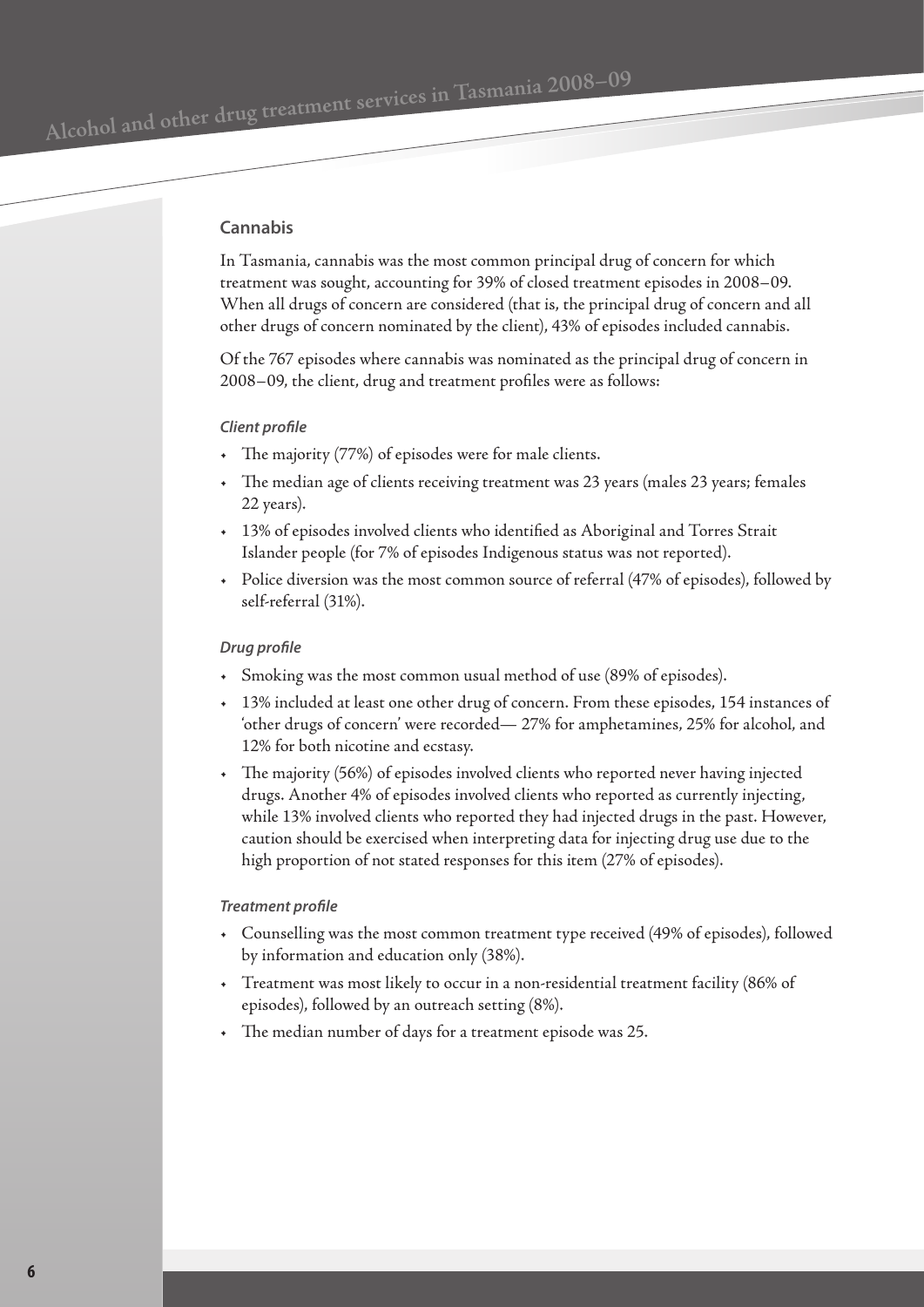## **Alcohol**

In Tasmania, alcohol was the second most common principal drug of concern for which treatment was sought, accounting for 38% of closed treatment episodes in 2008–09. When all drugs of concern are considered (that is, the principal drug of concern and all other drugs of concern nominated by the client), 41% of episodes included alcohol.

Of the 748 episodes where alcohol was nominated as the principal drug of concern in 2008–09, the client, drug and treatment profiles were as follows:

## *Client profile*

- The majority (70%) of episodes were for male clients.
- The median age of clients receiving treatment was 36 years (males 35 years; females 38 years).
- 7% of episodes involved clients who identified as Aboriginal and Torres Strait Islander people (for 8% of episodes Indigenous status was not reported).
- Self-referral was the most common source of referral (68% of episodes).

## *Drug profile*

- 80 episodes (or 11%) included at least one other drug of concern. From these episodes, 119 instances of other drugs of concern were recorded— 26% were for nicotine, 24% for amphetamines, and 13% for both benzodiazepines and cannabis.
- The majority (72%) of episodes involved clients who reported never having injected drugs. Another 5% of episodes involved clients who reported as currently injecting, while 15% involved clients who reported they had injected drugs in the past. However, caution should be exercised when interpreting data for injecting drug use due to the proportion of not stated responses for this item (9% of episodes).

## *Treatment profile*

- Counselling was the most common treatment type received (70% of episodes), followed by assessment only (11%).
- Treatment was most likely to occur in a non-residential treatment facility (70% of episodes), followed by an outreach setting (18%) or a residential treatment facility (12%).
- The median number of days for a treatment episode was 31.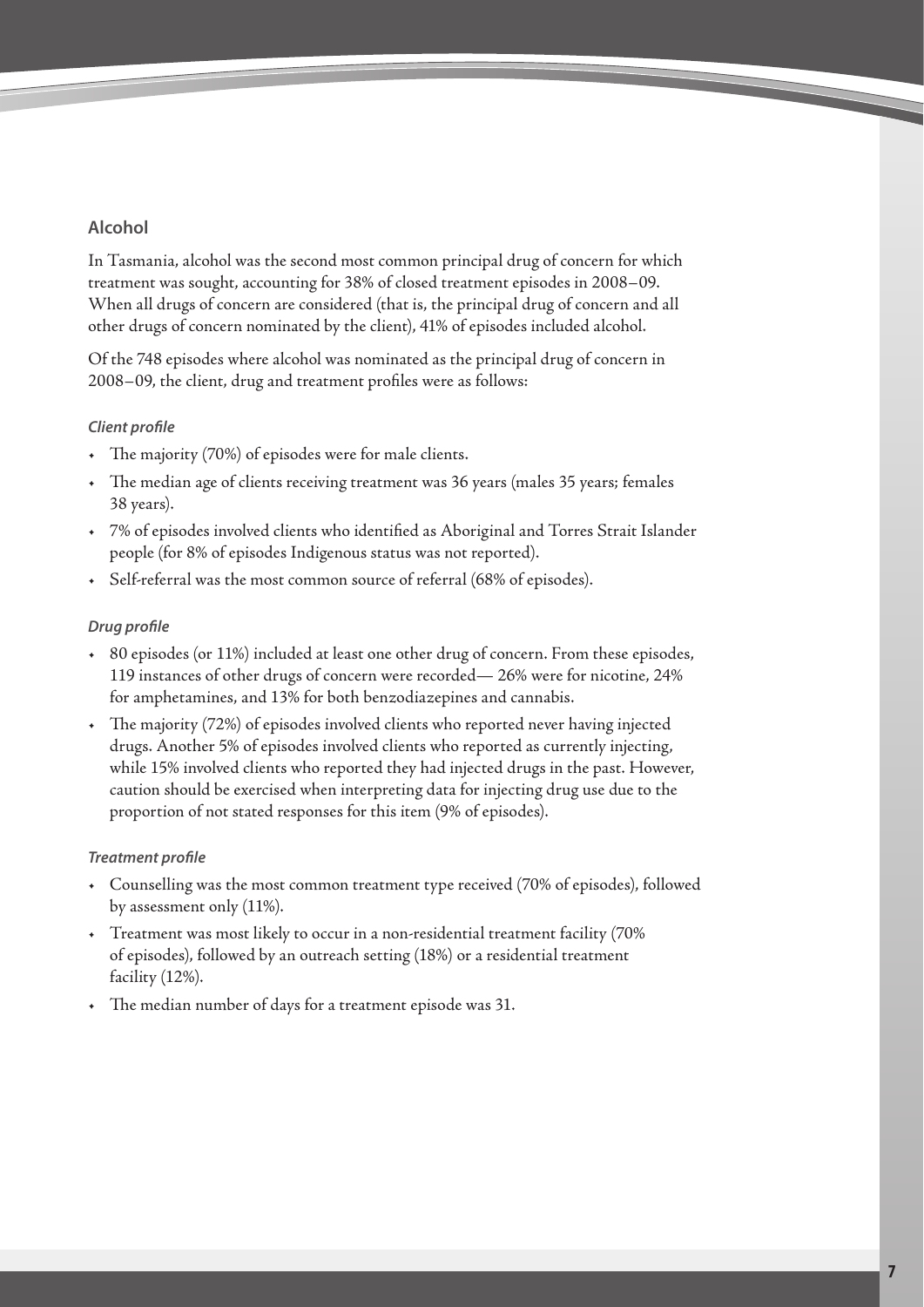### **Amphetamines**

In Tasmania, amphetamines were the third most common principal drug of concern for which treatment was sought, accounting for 9% of closed treatment episodes in 2008–09. When all drugs of concern are considered (that is, the principal drug of concern and all other drugs of concern nominated by the client), 14% of episodes included amphetamines.

Of the 169 episodes where amphetamines were nominated as the principal drug of concern in 2008–09, the client, drug and treatment profiles were as follows:

#### *Client profile*

- Males accounted for 74% of episodes.
- The median age of clients receiving treatment was 28 years (males 29 years; females 27 years).
- 14% of episodes involved clients who identified as Aboriginal and Torres Strait Islander people (for 8% of episodes Indigenous status was not reported).
- Self-referral was the most common source of referral (39% of episodes), followed by referrals from court diversion (29%).

#### *Drug profile*

- Injecting was the most common usual method of use (78% of episodes), followed by ingestion (10%). However, caution should be taken when interpreting method of use for episodes for amphetamines due to the proportion of 'not stated' responses for this item (7%).
- 74 episodes (or 44%) included at least one other drug of concern. From these episodes, 127 instances of other drugs of concern were recorded— 36% were for cannabis and 15% for alcohol.
- Almost half (44%) of episodes involved clients who reported as currently injecting, while 14% involved clients who reported that they had injected drugs in the past. A further 7% of episodes involved clients who reported never having injected drugs. However, caution should be exercised when interpreting injecting drug use status for episodes where amphetamines was listed as the principal drug of concern due to the very high proportion of not stated responses for this item (35%).

#### *Treatment profile*

- Counselling was the most common treatment type received (49% of episodes), followed by rehabilitation (35%).
- Treatment was most likely to occur in a non-residential treatment facility (81% of episodes), followed by an outreach setting (8%) and a residential treatment facility (6%).
- The median number of days for a treatment episode was 60.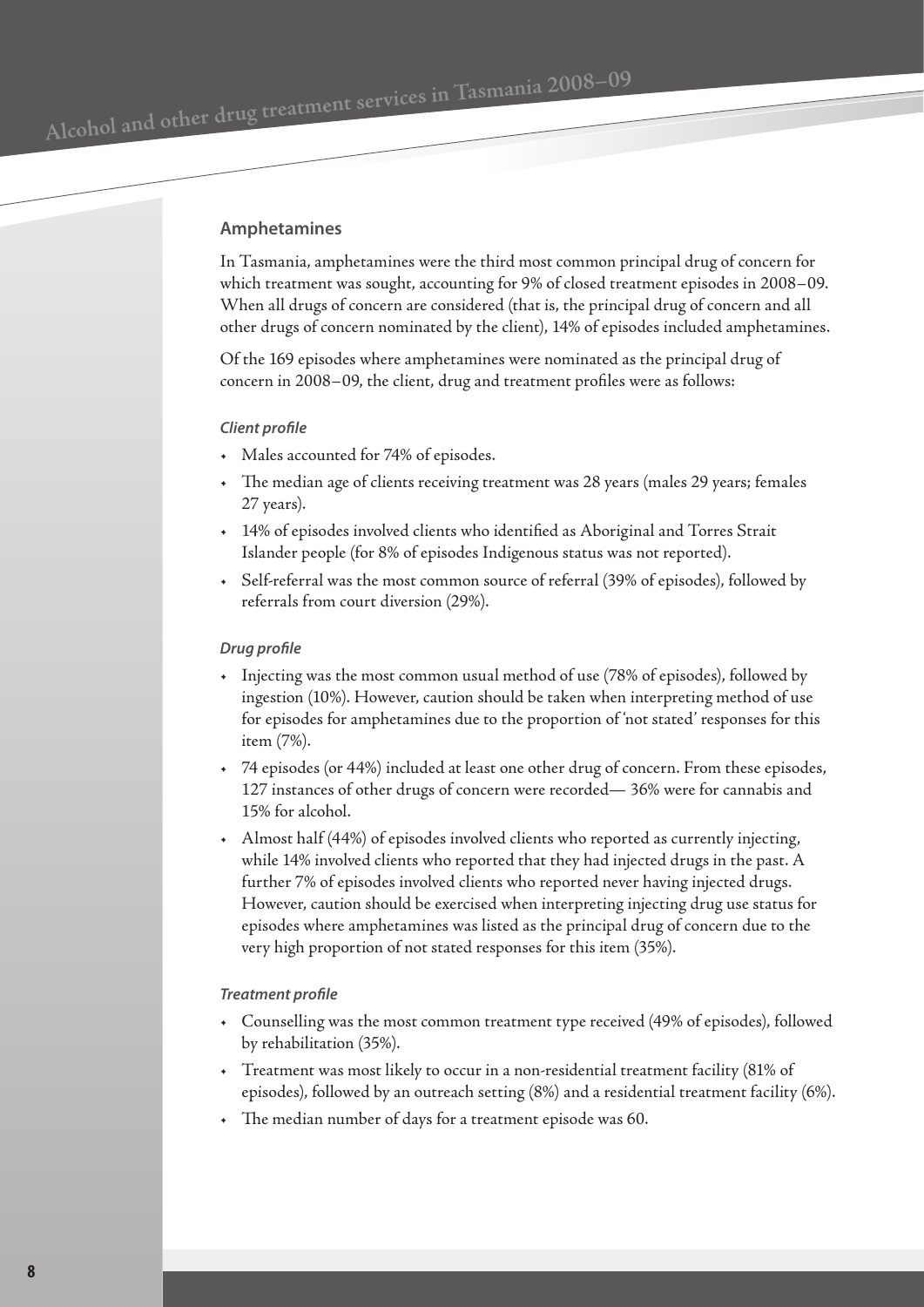# <span id="page-8-0"></span>**Treatment types**

The main treatment type is the principal activity, as judged by the treatment provider, which is necessary for completing the treatment plan for the principal drug of concern. Data presented in this section relate to clients seeking treatment for their own or someone else's alcohol or other drug use, except for the sub-sections relating to principal drug of concern and treatment programs (which only relate to clients seeking treatment for their own use).

Of all closed treatment episodes in Tasmania in 2008–09, counselling was the most common form of main treatment provided (57% of episodes) (see Table 2). Counselling was also the most common treatment type nationally, accounting for 37% of episodes across Australia.

In Tasmania, information and education only was the second most common treatment type (17%), compared with 9% nationally. Tasmania may provide more information and education only treatment because of the Illicit Drug Diversion Initiative (IDDI) programs operating in the state that provide this treatment type.

Tasmania provided less withdrawal management, support and case management only, and assessment only (as a proportion of all its treatment episodes) than was provided nationally.

|                                     |                 |             |             |             |             |             |             |             |          | <b>Total (Australia)</b> |  |
|-------------------------------------|-----------------|-------------|-------------|-------------|-------------|-------------|-------------|-------------|----------|--------------------------|--|
| <b>Main treatment</b>               | <b>Tasmania</b> |             |             |             |             |             |             |             |          | 2008-09                  |  |
| type                                | $2001 - 02$     | $2002 - 03$ | $2003 - 04$ | $2004 - 05$ | $2005 - 06$ | $2006 - 07$ | $2007 - 08$ | $2008 - 09$ | Per cent | <b>Number</b>            |  |
| Withdrawal<br>management            |                 |             |             |             |             |             |             |             |          |                          |  |
| (detoxification)                    | 18.9            | 15.7        | 2.5         | 3.1         | 1.7         | 2.2         | 1.4         | 6.4         | 16.4     | 23,599                   |  |
| Counselling                         | 57.4            | 55.7        | 62.8        | 63.2        | 62.4        | 64.5        | 53.6        | 57.2        | 37.4     | 53,787                   |  |
| Rehabilitation                      | 2.7             | 5.3         | 4.5         | 6.1         | 8.2         | 7.9         | 4.3         | 8.5         | 6.7      | 9,667                    |  |
| Support and case<br>management only | 3.9             | 3.2         | 1.7         | 3.0         | 2.3         | 2.8         | 3.8         | 2.6         | 8.9      | 12,740                   |  |
| Information and<br>education only   | 0.1             | 0.8         | 11.1        | 13.3        | 16.6        | 19.4        | 25.5        | 16.5        | 9.2      | 13,283                   |  |
| Assessment only                     | 10.1            | 7.5         | 5.9         | 8.2         | 6.9         | 2.7         | 11.3        | 7.5         | 14.7     | 21,172                   |  |
| Other <sup>(a)</sup>                | 6.9             | 11.8        | 11.5        | 3.1         | 2.0         | 0.4         |             | 1.3         | 6.6      | 9,424                    |  |
| Total (per cent)                    | 100.0           | 100.0       | 100.0       | 100.0       | 100.0       | 100.0       | 100.0       | 100.0       | 100.0    | $\bullet \bullet$        |  |
| <b>Total (number)</b>               | 2,015           | 2,568       | 2,357       | 1,921       | 1,512       | 1,564       | 2,302       | 2,081       | ۰.       | 143,672                  |  |

#### **Table 2: Main treatment type, Tasmania and Australia, 2001–02 to 2008–09 (per cent)**

'Other' includes treatment episodes where the main treatment type was reported as pharmacotherapy.

Notes The total number of closed treatment episodes may be undercounted since 2004–05 because two agencies supplied drug diversion data only.

The proportion of episodes for information and education only has increased over time due to the inclusion of drug diversion data. In Tasmania, this treatment type is the most common in diversion treatment.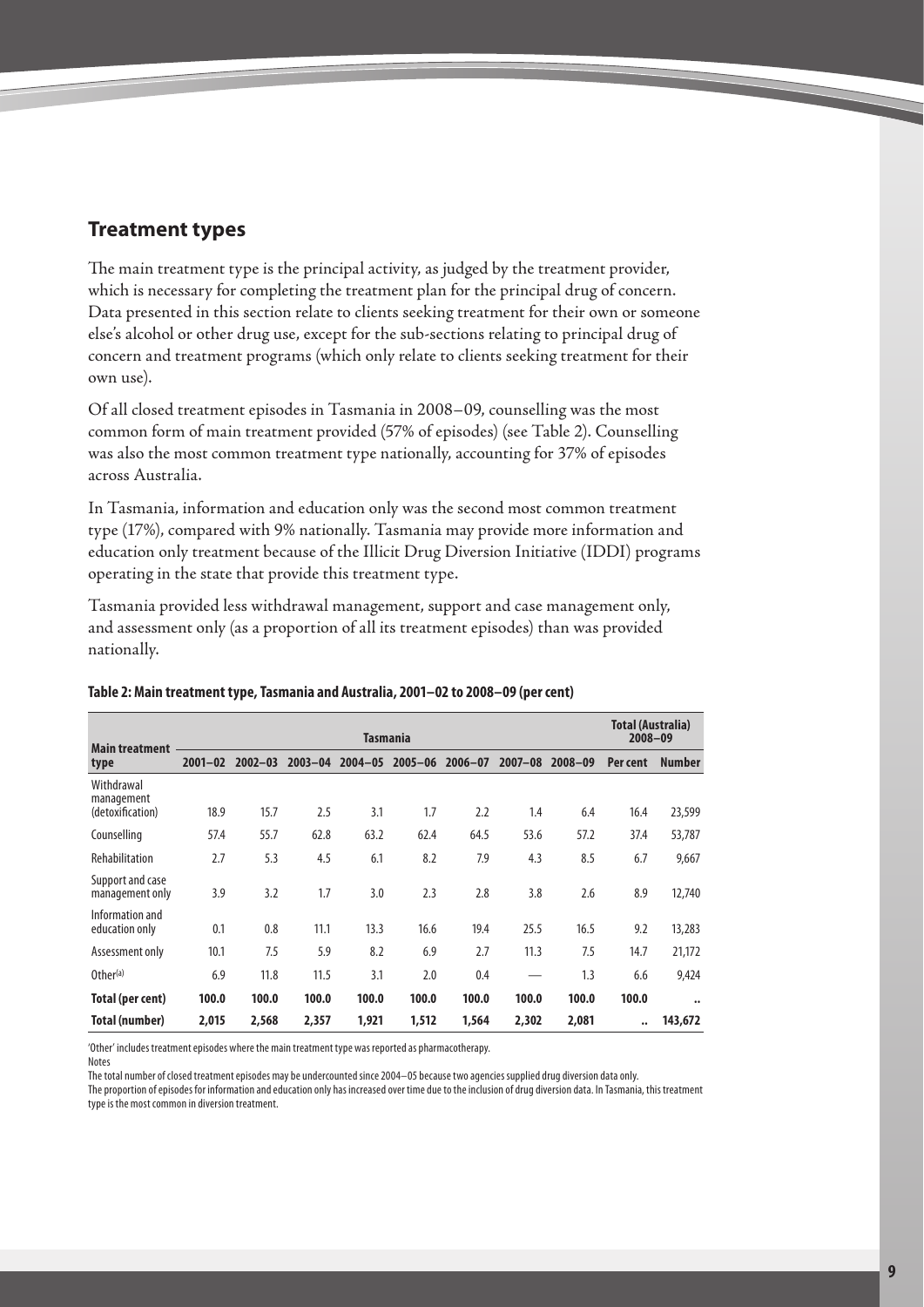Alcohol and other drug treatment services in Tasmania 2008–09

## **Counselling**

Counselling was the most common main treatment type reported in 2008–09, accounting for 57% of closed treatment episodes. Of the 1,190 episodes where counselling was nominated as the main treatment type received, the client, drug and treatment profiles were as follows:

## *Client profile*

- The majority (96%) of episodes were for clients seeking treatment for their own drug use.
- Around two-thirds (67%) of episodes were for male clients.
- The median age of persons receiving treatment was 30 years (males 29 years; females 33 years).
- 9% of episodes involved clients who identified as Aboriginal and Torres Strait Islander people (but for 7% of episodes Indigenous status was not reported).
- Self-referral was the most common source of referral (57% of episodes), followed by referrals from police diversion (12%).

## *Treatment profile*

- Treatment was most likely to occur in a non-residential treatment facility (77% of episodes), followed by an outreach setting (16%).
- 29% of episodes ended because the client ceased to participate involuntarily (non– compliance); that is, the client did not meet the rules of the treatment services program and were subsequently removed from the program. The next most common reason for episodes to end was that treatment was completed (18%).
- The median number of days for a treatment episode was 40.

## *Principal drug profile*

• Alcohol was the most common principal drug of concern reported (46% of episodes) by people who received counselling for their own drug use, followed by cannabis (33%) and amphetamines (7%).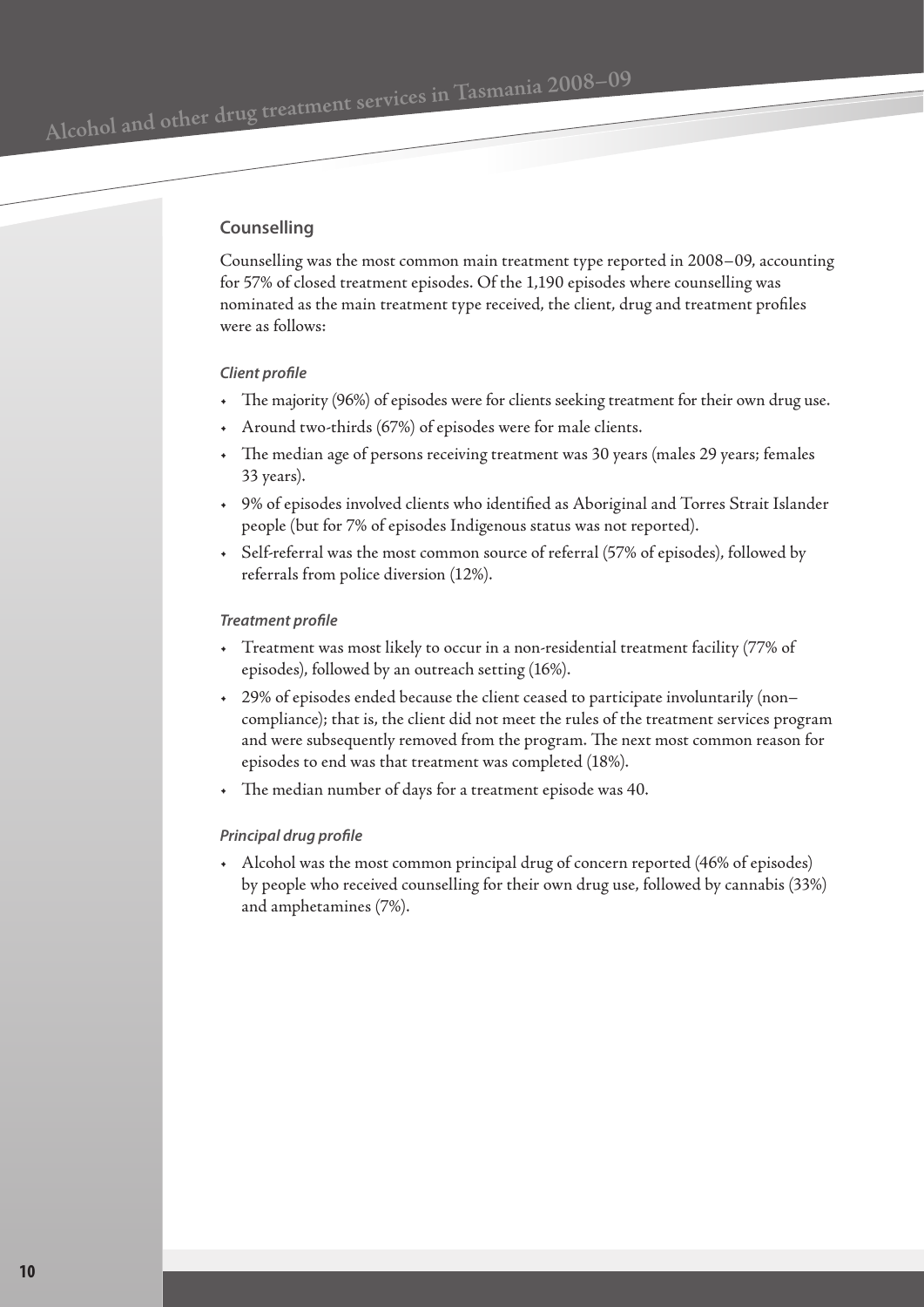## **Information and education only**

Information and education only was the second most common main treatment type reported in 2008–09 in Tasmania, accounting for 17% of the 2,081 closed treatment episodes. Of the 344 episodes where information and education was nominated as the main treatment received in 2008–09, the client, drug and treatment profiles were as follows:

## *Client profile*

- 90% of episodes were for clients seeking treatment for their own drug use.
- More than three-quarters (76%) of episodes were for male clients.
- The median age of persons receiving treatment was 23 years (males 23 years; females 30 years).
- 12% of episodes involved clients who identified as Aboriginal and Torres Strait Islander people (but for 6% of episodes Indigenous status was not reported).
- Police diversion was the most common source of referral (77% of episodes), followed by self-referrals (9%).

## *Treatment profile*

- Treatment was most likely to occur in a non-residential treatment facility (87% of episodes).
- 64% of episodes ended because the client ceased to participate at expiation (when the client had completed requirements under a diversion program).
- The median number of days for a treatment episode was 15.

## *Principal drug profile*

• Cannabis was the most common principal drug of concern reported (95% of episodes) for people who received information and education only for their own drug use, followed by alcohol (3%).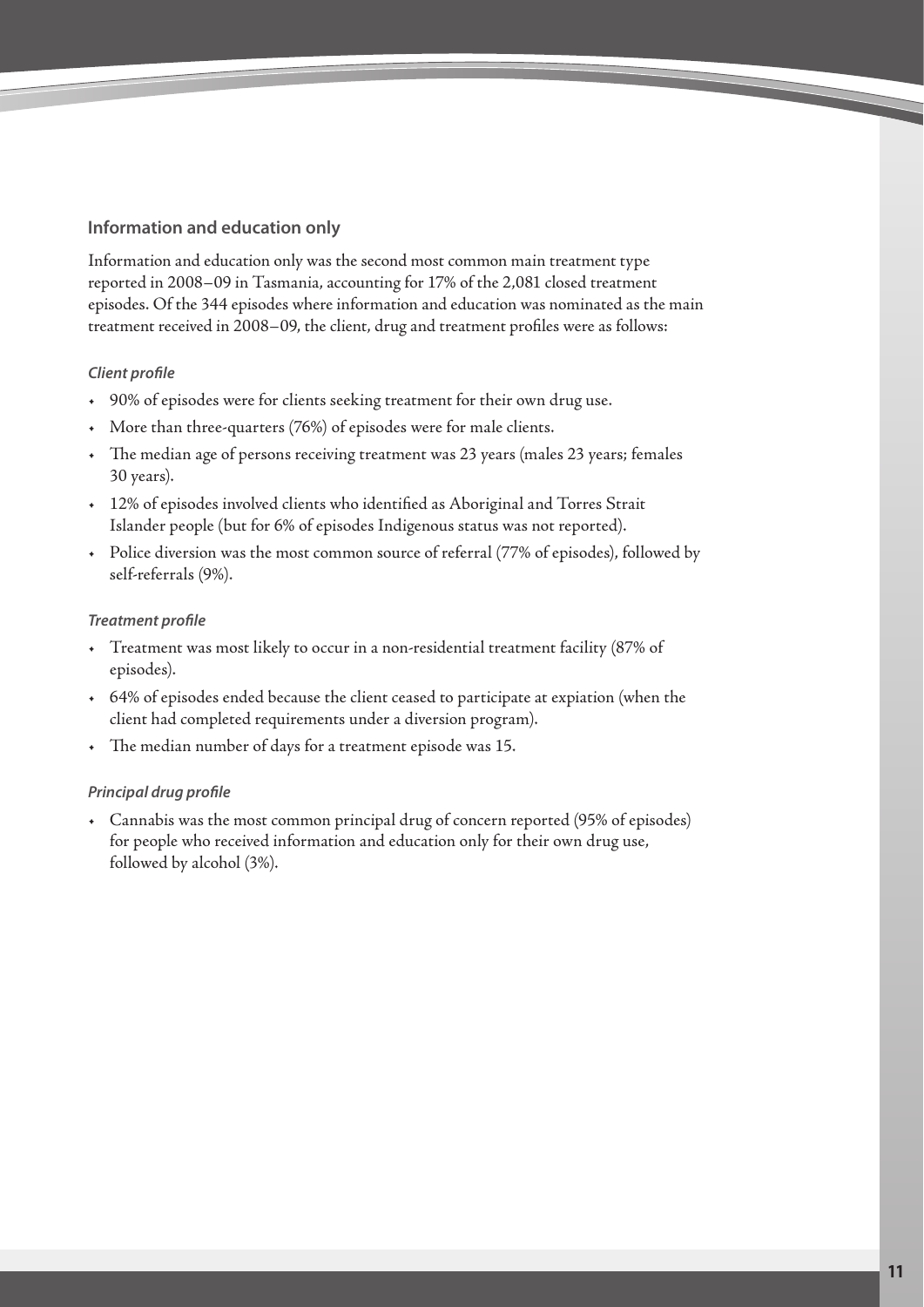## **Rehabilitation**

Rehabilitation was the third most common main treatment reported in 2008–09 in Tasmania, closely followed by assessment only (9% and 8%, respectively). Of the 177 episodes where rehabilitation was nominated as the main treatment received in 2008–09, the client, drug and treatment profiles were as follows:

#### *Client profile*

- Due to the nature of rehabilitation, all episodes were for clients seeking treatment for their own drug use.
- The majority (80%) of episodes were for male clients.
- The median age of persons receiving treatment was 30 years (males 30 years; females 29 years).
- 14% of episodes involved clients who identified as Aboriginal and Torres Strait Islander people (but for 10% of episodes Indigenous status was not reported).
- Court diversion programs were the most common source of referral (60% of episodes), followed by self referral (36%).

#### *Treatment profile*

- Treatment was most likely to occur in a non-residential treatment facility (67% of episodes), followed by a residential treatment facility (33%).
- The most common reason for cessation of treatment was involuntary due to noncompliance (33%), followed by completion of treatment (32%).
- The median number of days for rehabilitation was 134.

#### *Principal drug profile*

• Amphetamines were the most common principal drug of concern reported (33% of episodes), followed by cannabis and morphine (20%).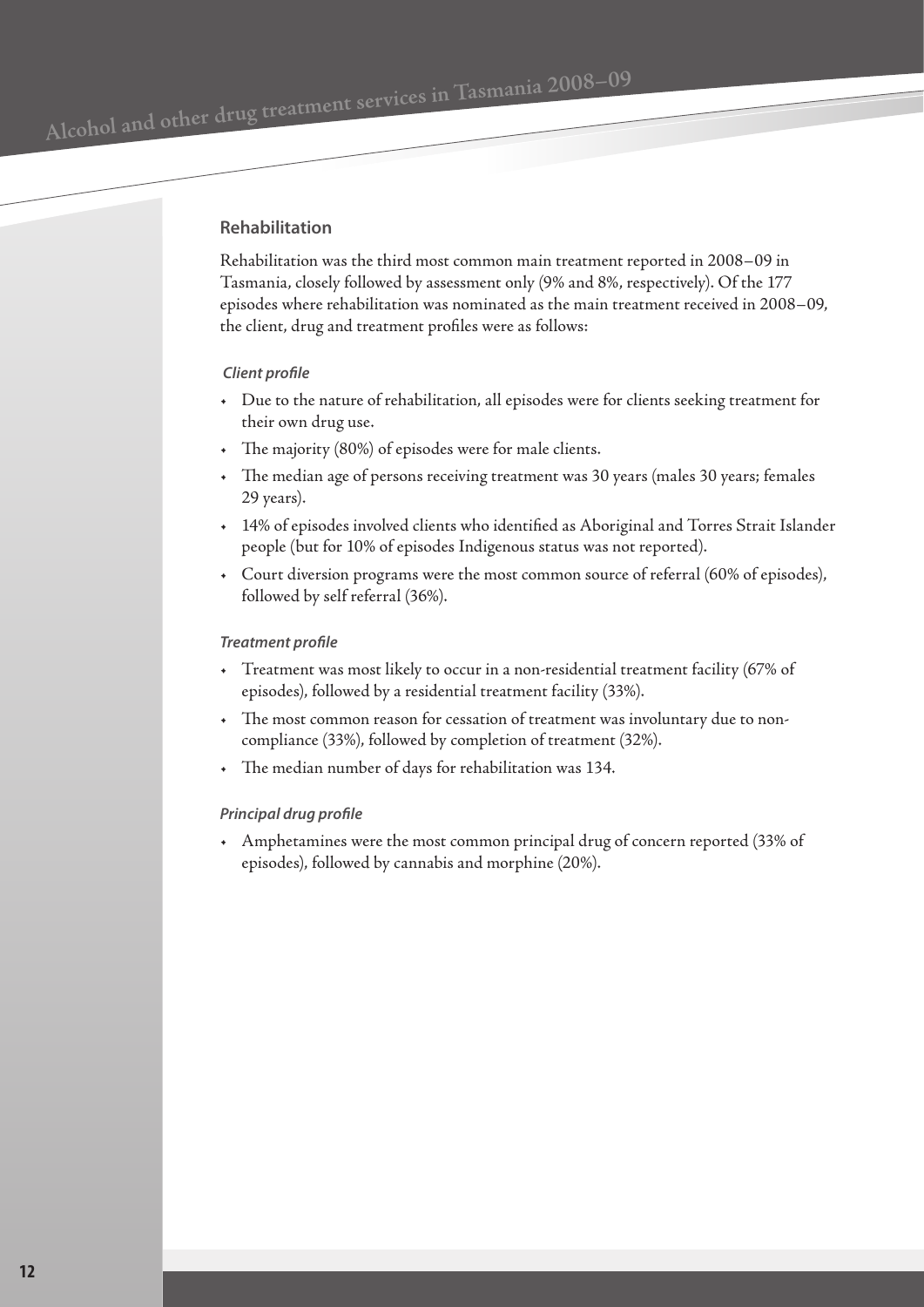# <span id="page-12-0"></span>**Symbols**

- nil or rounded to zero
- not applicable

# **How to find out more**

If you would like more detailed data about Tasmania's alcohol and other treatment services please contact the AIHW to discuss your needs. The document *Alcohol and other drug treatment services NMDS Specifications 2010–11* outlines the process to be followed for unpublished data requests. This document is available from the AIHW web site at <http://www.aihw.gov.au/publications/index.cfm/title/11461>.

# **Reference**

Australian Institute of Health and Welfare 2010. Alcohol and other drug treatment services in Australia 2008–09: report on the National Minimum Data Set. Drug treatment series no. 10. Cat. no. HSE 92. Canberra: AIHW.